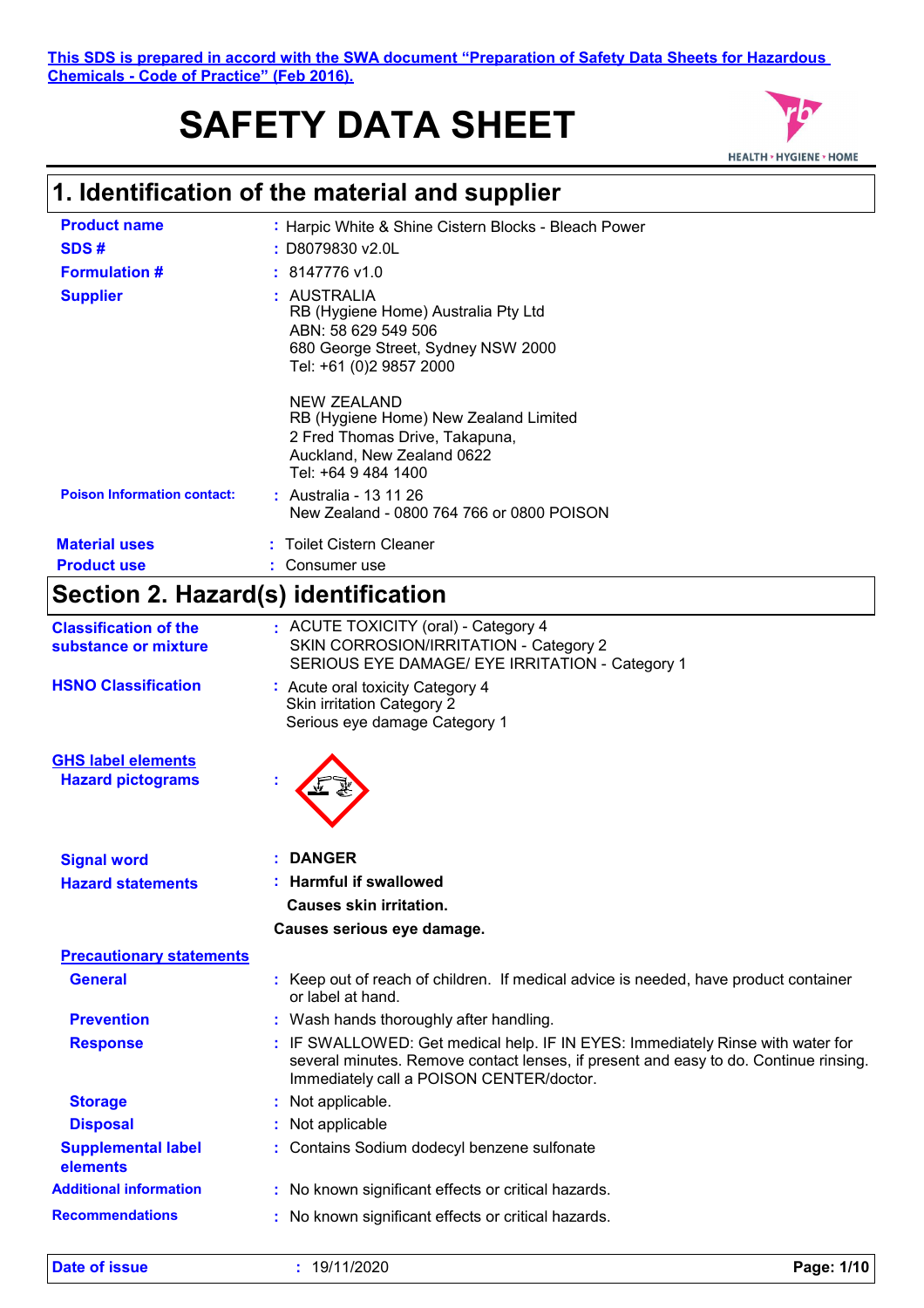## **Section 2. Hazard(s) identification**

**Recommendations** : No known significant effects or critical hazards.

**Other hazards which do not result in classification :** None known.

### **Section 3. Composition and ingredient information**

| <b>Substance/mixture</b><br>Mixture                                                                                                           |                                               |                                                     |  |
|-----------------------------------------------------------------------------------------------------------------------------------------------|-----------------------------------------------|-----------------------------------------------------|--|
| <b>Ingredient name</b>                                                                                                                        | $%$ (w/w)                                     | <b>CAS number</b>                                   |  |
| Sodium dodecylbenzenesulfonate<br>Sodium sulphate<br>N-(2-hydroxyethyl) dodecanamide<br>Diisopropyl adipate<br>Silica gel, pptd., cryst.-free | $30 - 60$<br>10 - <30<br>< 10<br>$\vert$ < 10 | 68081-81-2<br>7757-82-6<br>6938-94-9<br>112926-00-8 |  |

 **Other Non-hazardous ingredients to 100%**

**Occupational exposure limits, if available, are listed in Section 8.**

### **Section 4. First aid measures**

| <b>Description of necessary first aid measures</b> |                                                                                                                                                                                                                                                                                                                                                                                                                                                                                                                                                                                                                                                                                                                                                                                                                                                                                                               |  |
|----------------------------------------------------|---------------------------------------------------------------------------------------------------------------------------------------------------------------------------------------------------------------------------------------------------------------------------------------------------------------------------------------------------------------------------------------------------------------------------------------------------------------------------------------------------------------------------------------------------------------------------------------------------------------------------------------------------------------------------------------------------------------------------------------------------------------------------------------------------------------------------------------------------------------------------------------------------------------|--|
| <b>Eye contact</b>                                 | : Get medical attention immediately. Call a poison center or physician. Immediately<br>flush eyes with plenty of water, occasionally lifting the upper and lower eyelids.<br>Check for and remove any contact lenses. Continue to rinse for at least 10 minutes.<br>Chemical burns must be treated promptly by a physician.                                                                                                                                                                                                                                                                                                                                                                                                                                                                                                                                                                                   |  |
| <b>Inhalation</b>                                  | Get medical attention immediately. Call a poison center or physician. Remove<br>victim to fresh air and keep at rest in a position comfortable for breathing. If it is<br>suspected that fumes are still present, the rescuer should wear an appropriate mask<br>or self-contained breathing apparatus. If not breathing, if breathing is irregular or if<br>respiratory arrest occurs, provide artificial respiration or oxygen by trained personnel.<br>It may be dangerous to the person providing aid to give mouth-to-mouth<br>resuscitation. If unconscious, place in recovery position and get medical attention<br>immediately. Maintain an open airway. Loosen tight clothing such as a collar, tie,<br>belt or waistband. In case of inhalation of decomposition products in a fire,<br>symptoms may be delayed. The exposed person may need to be kept under<br>medical surveillance for 48 hours. |  |
| <b>Skin contact</b>                                | Get medical attention immediately. Call a poison center or physician. Flush<br>contaminated skin with plenty of water. Remove contaminated clothing and shoes.<br>Wash contaminated clothing thoroughly with water before removing it, or wear<br>gloves. Continue to rinse for at least 10 minutes. Chemical burns must be treated<br>promptly by a physician. Wash clothing before reuse. Clean shoes thoroughly<br>before reuse.                                                                                                                                                                                                                                                                                                                                                                                                                                                                           |  |
| <b>Ingestion</b>                                   | Get medical attention immediately. Call a poison center or physician. Wash out<br>mouth with water. Remove dentures if any. Remove victim to fresh air and keep at<br>rest in a position comfortable for breathing. If material has been swallowed and the<br>exposed person is conscious, give small quantities of water to drink. Stop if the<br>exposed person feels sick as vomiting may be dangerous. Do not induce vomiting<br>unless directed to do so by medical personnel. If vomiting occurs, the head should<br>be kept low so that vomit does not enter the lungs. Chemical burns must be treated<br>promptly by a physician. Never give anything by mouth to an unconscious person.<br>If unconscious, place in recovery position and get medical attention immediately.<br>Maintain an open airway. Loosen tight clothing such as a collar, tie, belt or<br>waistband.                          |  |

| Most important symptoms/effects, acute and delayed |
|----------------------------------------------------|
|----------------------------------------------------|

| <b>Potential acute health effects</b>   |                                                                                     |            |
|-----------------------------------------|-------------------------------------------------------------------------------------|------------|
| <b>Eye contact</b><br><b>Inhalation</b> | : Causes serious eye damage.<br>: No known significant effects or critical hazards. |            |
| <b>Skin contact</b>                     | : Causes skin irritation.                                                           |            |
| <b>Ingestion</b>                        | : Harmful if swallowed.                                                             |            |
| Date of issue                           | : 19/11/2020                                                                        | Page: 2/10 |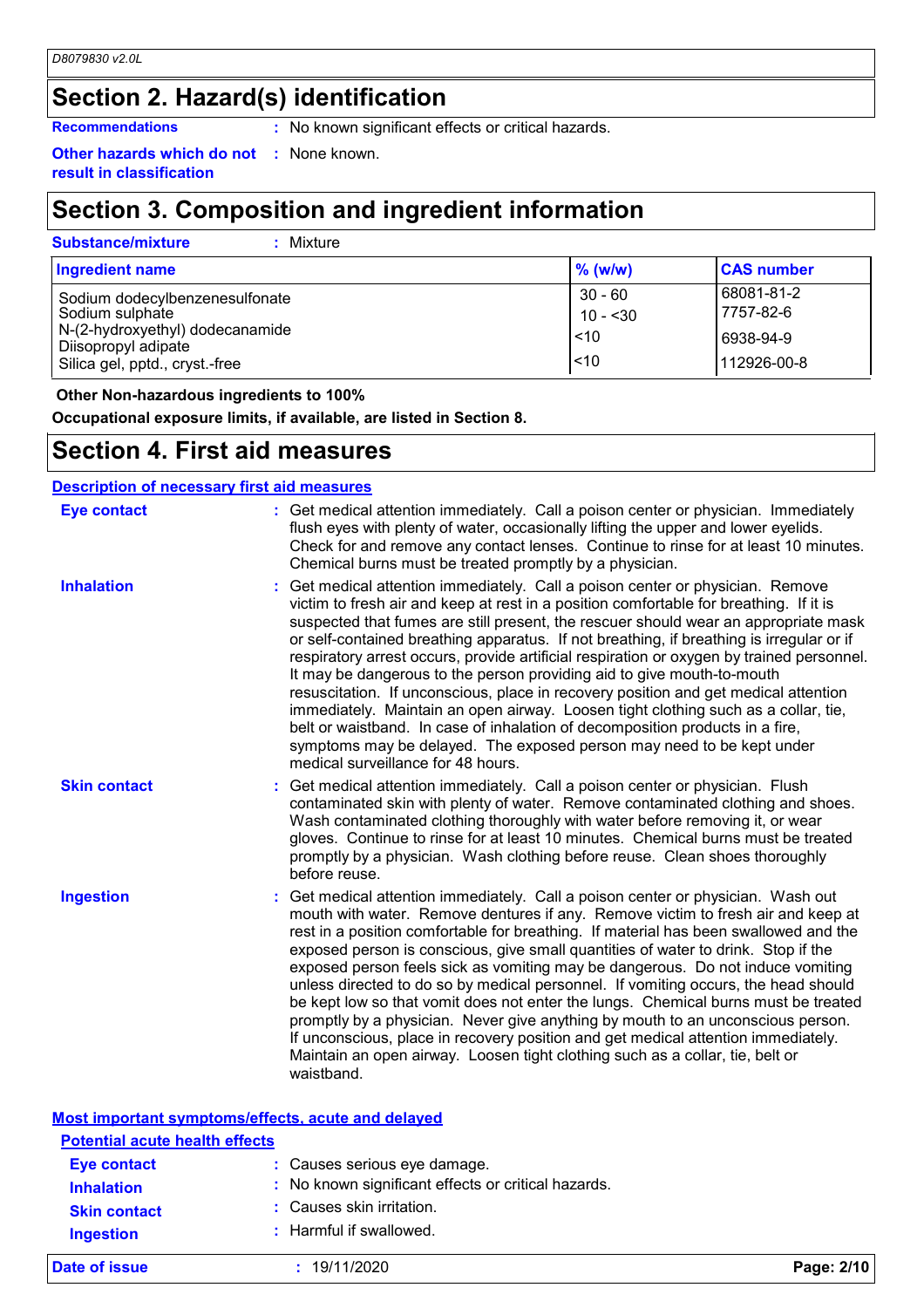### **Section 4. First aid measures**

### **Over-exposure signs/symptoms**

| Eye contact                       | : Adverse symptoms may include the following:<br>pain<br>watering<br>redness                                                                                                                                                                                                                                                                                                                                    |
|-----------------------------------|-----------------------------------------------------------------------------------------------------------------------------------------------------------------------------------------------------------------------------------------------------------------------------------------------------------------------------------------------------------------------------------------------------------------|
| <b>Inhalation</b>                 | : No specific data.                                                                                                                                                                                                                                                                                                                                                                                             |
| <b>Skin contact</b>               | : Adverse symptoms may include the following:<br>pain or irritation<br>redness<br>blistering may occur                                                                                                                                                                                                                                                                                                          |
| <b>Ingestion</b>                  | : Adverse symptoms may include the following:<br>stomach pains                                                                                                                                                                                                                                                                                                                                                  |
|                                   | Indication of immediate medical attention and special treatment needed, if necessary                                                                                                                                                                                                                                                                                                                            |
| <b>Notes to physician</b>         | : In case of inhalation of decomposition products in a fire, symptoms may be delayed.<br>The exposed person may need to be kept under medical surveillance for 48 hours.                                                                                                                                                                                                                                        |
| <b>Specific treatments</b>        | : No specific treatment.                                                                                                                                                                                                                                                                                                                                                                                        |
| <b>Protection of first-aiders</b> | : No action shall be taken involving any personal risk or without suitable training. If it<br>is suspected that fumes are still present, the rescuer should wear an appropriate<br>mask or self-contained breathing apparatus. It may be dangerous to the person<br>providing aid to give mouth-to-mouth resuscitation. Wash contaminated clothing<br>thoroughly with water before removing it, or wear gloves. |

**See toxicological information (Section 11)**

## **Section 5. Fire-fighting measures**

| <b>Extinguishing media</b><br><b>Suitable extinguishing</b><br>: Use an extinguishing agent suitable for the surrounding fire.<br>media<br>: None known.<br><b>Unsuitable extinguishing</b><br>media<br><b>Specific hazards arising</b><br>: No specific fire or explosion hazard.<br>from the chemical<br><b>Hazardous thermal</b><br>: No specific data.<br>decomposition products<br><b>Special protective actions</b><br>for fire-fighters<br>suitable training.<br><b>Special protective actions</b> |                   |                                                                                                                                                                               |
|-----------------------------------------------------------------------------------------------------------------------------------------------------------------------------------------------------------------------------------------------------------------------------------------------------------------------------------------------------------------------------------------------------------------------------------------------------------------------------------------------------------|-------------------|-------------------------------------------------------------------------------------------------------------------------------------------------------------------------------|
|                                                                                                                                                                                                                                                                                                                                                                                                                                                                                                           |                   |                                                                                                                                                                               |
|                                                                                                                                                                                                                                                                                                                                                                                                                                                                                                           |                   |                                                                                                                                                                               |
|                                                                                                                                                                                                                                                                                                                                                                                                                                                                                                           |                   |                                                                                                                                                                               |
|                                                                                                                                                                                                                                                                                                                                                                                                                                                                                                           |                   |                                                                                                                                                                               |
|                                                                                                                                                                                                                                                                                                                                                                                                                                                                                                           |                   |                                                                                                                                                                               |
|                                                                                                                                                                                                                                                                                                                                                                                                                                                                                                           |                   | : Promptly isolate the scene by removing all persons from the vicinity of the incident if<br>there is a fire. No action shall be taken involving any personal risk or without |
| mode.                                                                                                                                                                                                                                                                                                                                                                                                                                                                                                     | for fire-fighters | : Fire-fighters should wear appropriate protective equipment and self-contained<br>breathing apparatus (SCBA) with a full face-piece operated in positive pressure            |

### **Section 6. Accidental release measures**

|                                | <b>Personal precautions, protective equipment and emergency procedures</b>                                                                                                                                                                                                                                                                                                        |            |
|--------------------------------|-----------------------------------------------------------------------------------------------------------------------------------------------------------------------------------------------------------------------------------------------------------------------------------------------------------------------------------------------------------------------------------|------------|
| For non-emergency<br>personnel | : No action shall be taken involving any personal risk or without suitable training.<br>Evacuate surrounding areas. Keep unnecessary and unprotected personnel from<br>entering. Do not touch or walk through spilled material. Provide adequate<br>ventilation. Wear appropriate respirator when ventilation is inadequate. Put on<br>appropriate personal protective equipment. |            |
| For emergency responders       | If specialized clothing is required to deal with the spillage, take note of any<br>- 17<br>information in Section 8 on suitable and unsuitable materials. See also the<br>information in "For non-emergency personnel".                                                                                                                                                           |            |
| Date of issue                  | 19/11/2020                                                                                                                                                                                                                                                                                                                                                                        | Page: 3/10 |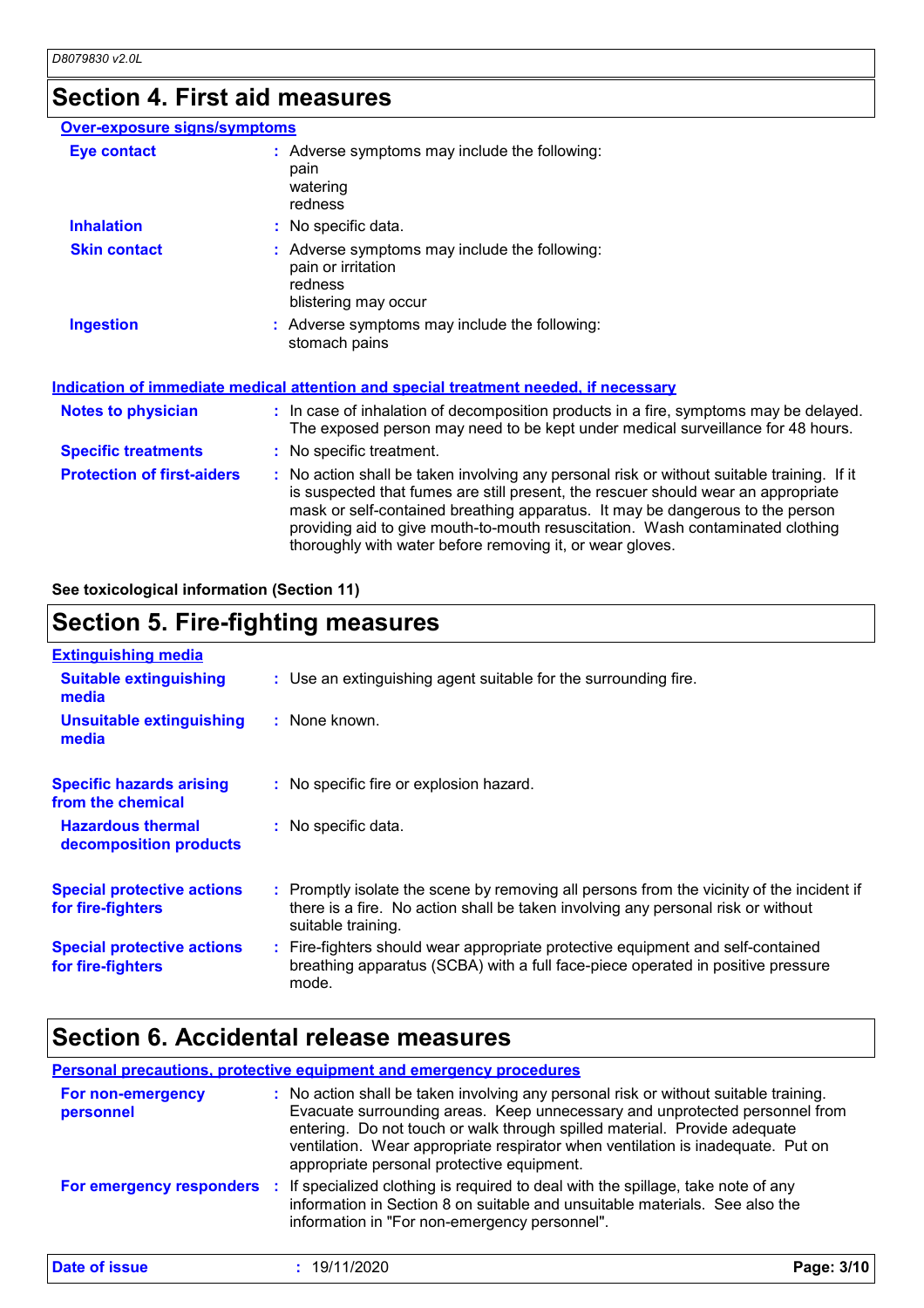### **Section 6. Accidental release measures**

| <b>Environmental precautions</b>                             | : Avoid dispersal of spilled material and runoff and contact with soil, waterways,<br>drains and sewers. Inform the relevant authorities if the product has caused<br>environmental pollution (sewers, waterways, soil or air).                                                                                                                                                                                                                    |
|--------------------------------------------------------------|----------------------------------------------------------------------------------------------------------------------------------------------------------------------------------------------------------------------------------------------------------------------------------------------------------------------------------------------------------------------------------------------------------------------------------------------------|
| <b>Methods and materials for containment and cleaning up</b> |                                                                                                                                                                                                                                                                                                                                                                                                                                                    |
| <b>Small spill</b>                                           | : Move containers from spill area. Avoid dust generation. Using a vacuum with<br>HEPA filter will reduce dust dispersal. Place spilled material in a designated,<br>labeled waste container. Dispose of via a licensed waste disposal contractor.                                                                                                                                                                                                  |
| <b>Large spill</b>                                           | : Move containers from spill area. Approach release from upwind. Prevent entry into<br>sewers, water courses, basements or confined areas. Avoid dust generation. Do<br>not dry sweep. Vacuum dust with equipment fitted with a HEPA filter and place in a<br>closed, labeled waste container. Dispose of via a licensed waste disposal<br>contractor. Note: see Section 1 for emergency contact information and Section 13<br>for waste disposal. |
|                                                              |                                                                                                                                                                                                                                                                                                                                                                                                                                                    |

**See Section 1 for emergency contact information.**

**See Section 8 for information on appropriate personal protective equipment.**

**See Section 13 for additional waste treatment information.**

### **Section 7. Handling and storage**

| <b>Precautions for safe handling</b>                                             |                                                                                                                                                                                                                                                                                                                                                                                                                                                                                                                                                                                                     |
|----------------------------------------------------------------------------------|-----------------------------------------------------------------------------------------------------------------------------------------------------------------------------------------------------------------------------------------------------------------------------------------------------------------------------------------------------------------------------------------------------------------------------------------------------------------------------------------------------------------------------------------------------------------------------------------------------|
| <b>Protective measures</b>                                                       | : Put on appropriate personal protective equipment (see Section 8). Do not get in<br>eyes or on skin or clothing. Do not ingest. If during normal use the material<br>presents a respiratory hazard, use only with adequate ventilation or wear<br>appropriate respirator. Keep in the original container or an approved alternative<br>made from a compatible material, kept tightly closed when not in use. Empty<br>containers retain product residue and can be hazardous. Do not reuse container.                                                                                              |
| <b>Advice on general</b><br>occupational hygiene                                 | : Eating, drinking and smoking should be prohibited in areas where this material is<br>handled, stored and processed. Workers should wash hands and face before<br>eating, drinking and smoking. Remove contaminated clothing and protective<br>equipment before entering eating areas. See also Section 8 for additional<br>information on hygiene measures.                                                                                                                                                                                                                                       |
| <b>Conditions for safe storage,</b><br>including any<br><b>incompatibilities</b> | : Store in accordance with local regulations. Store in original container protected<br>from direct sunlight in a dry, cool and well-ventilated area, away from incompatible<br>materials (see Section 10) and food and drink. Store locked up. Keep container<br>tightly closed and sealed until ready for use. Containers that have been opened<br>must be carefully resealed and kept upright to prevent leakage. Do not store in<br>unlabeled containers. Use appropriate containment to avoid environmental<br>contamination. See Section 10 for incompatible materials before handling or use. |

### **Section 8. Exposure controls and personal protection**

#### **Control parameters**

#### **Australia Occupational exposure limits**

| <b>Ingredient name</b>         | <b>Exposure limits</b>                                  |
|--------------------------------|---------------------------------------------------------|
| Silica gel, pptd., cryst.-free | l Safe Work Australia                                   |
|                                | TWA: 10 mg/m <sup>3</sup> 8 hours. Form: Inhalable dust |

### **New Zealand Occupational exposure limits**

| <b>Ingredient name</b>                     | <b>Exposure limits</b>                                                                                                                                                                                                                           |  |
|--------------------------------------------|--------------------------------------------------------------------------------------------------------------------------------------------------------------------------------------------------------------------------------------------------|--|
| Silica gel, pptd., cryst.-free             | <b>WorkSafe New Zealand</b>                                                                                                                                                                                                                      |  |
|                                            | TWA: 10 mg/m <sup>3</sup> 8 hours.                                                                                                                                                                                                               |  |
| <b>Appropriate engineering</b><br>controls | : If user operations generate dust, fumes, gas, vapor or mist, use process enclosures,<br>local exhaust ventilation or other engineering controls to keep worker exposure to<br>airborne contaminants below any recommended or statutory limits. |  |
| <b>Date of issue</b>                       | : 19/11/2020<br>Page: 4/10                                                                                                                                                                                                                       |  |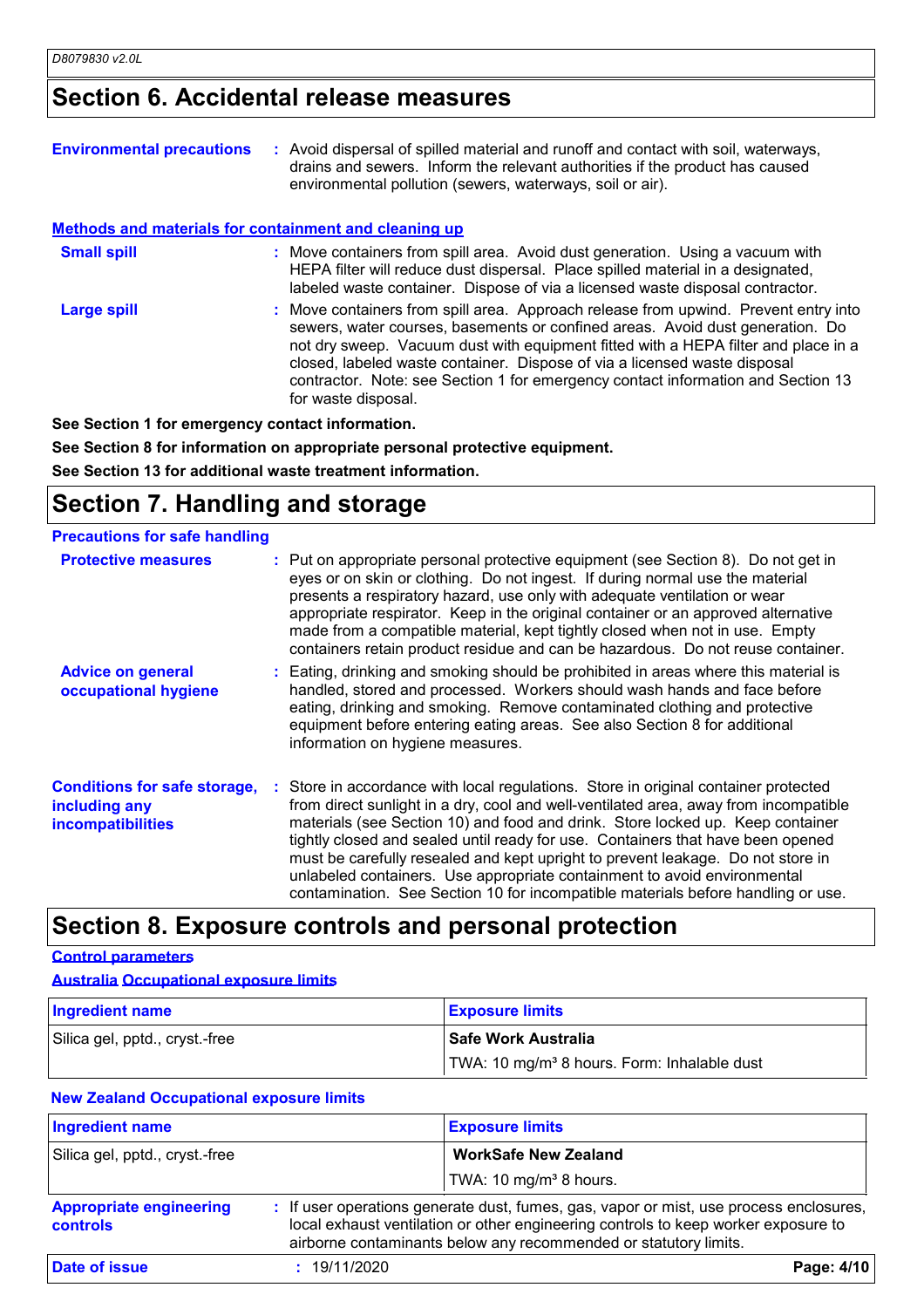## **Section 8. Exposure controls and personal protection**

| <b>Environmental exposure</b><br><b>controls</b> | : Emissions from ventilation or work process equipment should be checked to ensure<br>they comply with the requirements of environmental protection legislation. In some<br>cases, fume scrubbers, filters or engineering modifications to the process<br>equipment will be necessary to reduce emissions to acceptable levels.                                                                                                                                                                                                                                                                                           |
|--------------------------------------------------|---------------------------------------------------------------------------------------------------------------------------------------------------------------------------------------------------------------------------------------------------------------------------------------------------------------------------------------------------------------------------------------------------------------------------------------------------------------------------------------------------------------------------------------------------------------------------------------------------------------------------|
| <b>Individual protection measures</b>            |                                                                                                                                                                                                                                                                                                                                                                                                                                                                                                                                                                                                                           |
| <b>Hygiene measures</b>                          | : Wash hands, forearms and face thoroughly after handling chemical products, before<br>eating, smoking and using the lavatory and at the end of the working period.<br>Appropriate techniques should be used to remove potentially contaminated clothing.<br>Wash contaminated clothing before reusing. Ensure that eyewash stations and<br>safety showers are close to the workstation location.                                                                                                                                                                                                                         |
| <b>Eye/face protection</b>                       | Safety eyewear complying with an approved standard should be used when a risk<br>assessment indicates this is necessary to avoid exposure to liquid splashes, mists,<br>gases or dusts. If contact is possible, the following protection should be worn,<br>unless the assessment indicates a higher degree of protection: chemical splash<br>goggles and/or face shield. If inhalation hazards exist, a full-face respirator may be<br>required instead.                                                                                                                                                                 |
| <b>Skin protection</b>                           |                                                                                                                                                                                                                                                                                                                                                                                                                                                                                                                                                                                                                           |
| <b>Hand protection</b>                           | : Chemical-resistant, impervious gloves complying with an approved standard should<br>be worn at all times when handling chemical products if a risk assessment indicates<br>this is necessary. Considering the parameters specified by the glove manufacturer,<br>check during use that the gloves are still retaining their protective properties. It<br>should be noted that the time to breakthrough for any glove material may be<br>different for different glove manufacturers. In the case of mixtures, consisting of<br>several substances, the protection time of the gloves cannot be accurately<br>estimated. |
| <b>Body protection</b>                           | Personal protective equipment for the body should be selected based on the task<br>being performed and the risks involved and should be approved by a specialist<br>before handling this product.                                                                                                                                                                                                                                                                                                                                                                                                                         |
| <b>Other skin protection</b>                     | : Appropriate footwear and any additional skin protection measures should be<br>selected based on the task being performed and the risks involved and should be<br>approved by a specialist before handling this product.                                                                                                                                                                                                                                                                                                                                                                                                 |
| <b>Respiratory protection</b>                    | Based on the hazard and potential for exposure, select a respirator that meets the<br>appropriate standard or certification. Respirators must be used according to a<br>respiratory protection program to ensure proper fitting, training, and other important<br>aspects of use.                                                                                                                                                                                                                                                                                                                                         |

# **Section 9. Physical and chemical properties**

| <b>Appearance</b>                |                                                                           |
|----------------------------------|---------------------------------------------------------------------------|
| <b>Physical state</b>            | : Solid. [block]                                                          |
| <b>Color</b>                     | : White to pale yellow.                                                   |
| <b>Odor</b>                      | : Not determined                                                          |
| <b>Odor threshold</b>            | • Not determined                                                          |
| <b>Melting point</b>             | • Not determined                                                          |
| <b>Boiling point</b>             | : Not determined                                                          |
| <b>Flash point</b>               | : Closed cup: >93.3°C (>199.9°F)                                          |
| <b>Evaporation rate</b>          | : Not determined                                                          |
| <b>Flammability (solid, gas)</b> | : Not determined                                                          |
| Lower and upper explosive        | : Not determined                                                          |
| (flammable) limits               |                                                                           |
| <b>Vapor pressure</b>            | : Not determined                                                          |
| <b>Vapor density</b>             | : Not determined                                                          |
| <b>Relative density</b>          | : Not determined                                                          |
| <b>Solubility in water</b>       | : Partially soluble in the following materials: cold water and hot water. |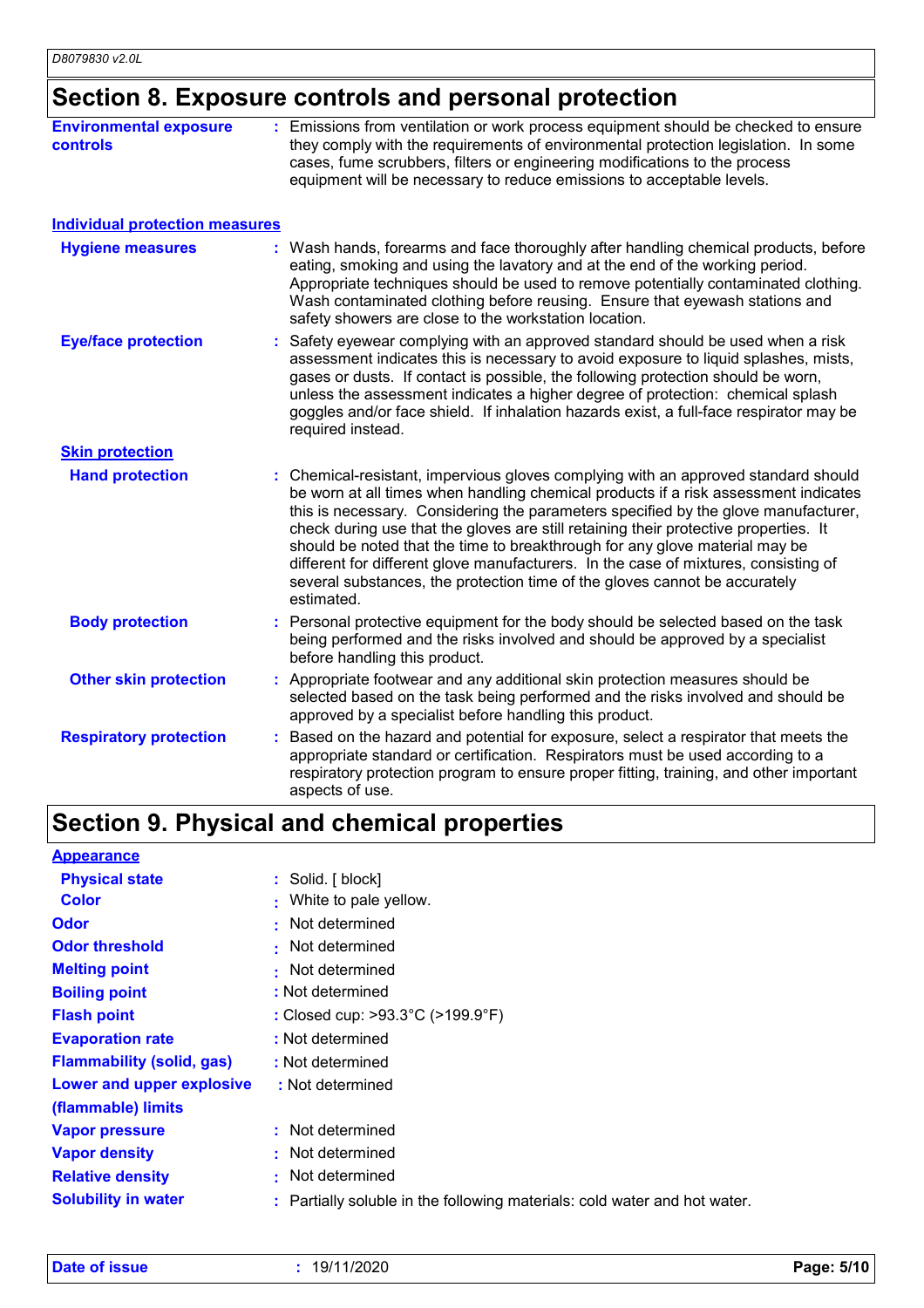### **Section 9. Physical and chemical properties**

| : Not determined  |
|-------------------|
| : Not determined  |
| : Not determined  |
| : Not determined. |
| : Not determined  |
|                   |

| Section 10. Stability and reactivity                |                                                                                                           |  |  |
|-----------------------------------------------------|-----------------------------------------------------------------------------------------------------------|--|--|
| <b>Reactivity</b>                                   | : No specific test data related to reactivity available for this product or its ingredients.              |  |  |
| <b>Chemical stability</b>                           | : The product is stable.                                                                                  |  |  |
| <b>Possibility of hazardous</b><br><b>reactions</b> | : Under normal conditions of storage and use, hazardous reactions will not occur.                         |  |  |
| <b>Conditions to avoid</b>                          | : No specific data.                                                                                       |  |  |
| <b>Incompatible materials</b>                       | : No specific data.                                                                                       |  |  |
| <b>Hazardous decomposition</b><br>products          | : Under normal conditions of storage and use, hazardous decomposition products<br>should not be produced. |  |  |

### **Section 11. Toxicological information**

### **Information on toxicological effects**

#### **Acute toxicity**

| <b>Product/ingredient name</b>    | <b>Result</b>         | <b>Species</b>        | <b>Dose</b> | <b>Exposure</b> |
|-----------------------------------|-----------------------|-----------------------|-------------|-----------------|
| sodium<br>dodecylbenzenesulfonate | LD50 Oral             | Rat - Male,<br>Female | 1080 mg/kg  |                 |
| <b>Conclusion/Summary</b>         | Harmful if swallowed. |                       |             |                 |

### **Irritation/Corrosion**

| <b>Product/ingredient name</b>    | <b>Result</b>            | <b>Species</b> | <b>Score</b> | <b>Exposure</b>               | <b>Observation</b> |
|-----------------------------------|--------------------------|----------------|--------------|-------------------------------|--------------------|
| sodium<br>dodecylbenzenesulfonate | Eyes - Severe irritant   | l Rabbit       |              | 24 hours 250  -<br>Micrograms |                    |
|                                   | Eyes - Severe irritant   | Rabbit         |              | l1 Percent                    |                    |
|                                   | Skin - Moderate irritant | Rabbit         |              | 24 hours 20<br>milligrams     |                    |
|                                   | Eyes - Visible necrosis  | Rabbit         |              | l72 hours                     | ∣6 days            |

**Conclusion/Summary**

**Skin :** Based on Calculation method: Causes skin irritation.

- **Eyes :** Based on Calculation method: Causes serious eye damage.
- **Respiratory :** No known significant effects or critical hazards.

**Sensitization**

Not available.

| <b>Conclusion/Summary</b> |                                                     |
|---------------------------|-----------------------------------------------------|
| <b>Skin</b>               | : No known significant effects or critical hazards. |
| <b>Respiratory</b>        | : No known significant effects or critical hazards. |
| <b>Mutagenicity</b>       |                                                     |
| Not available.            |                                                     |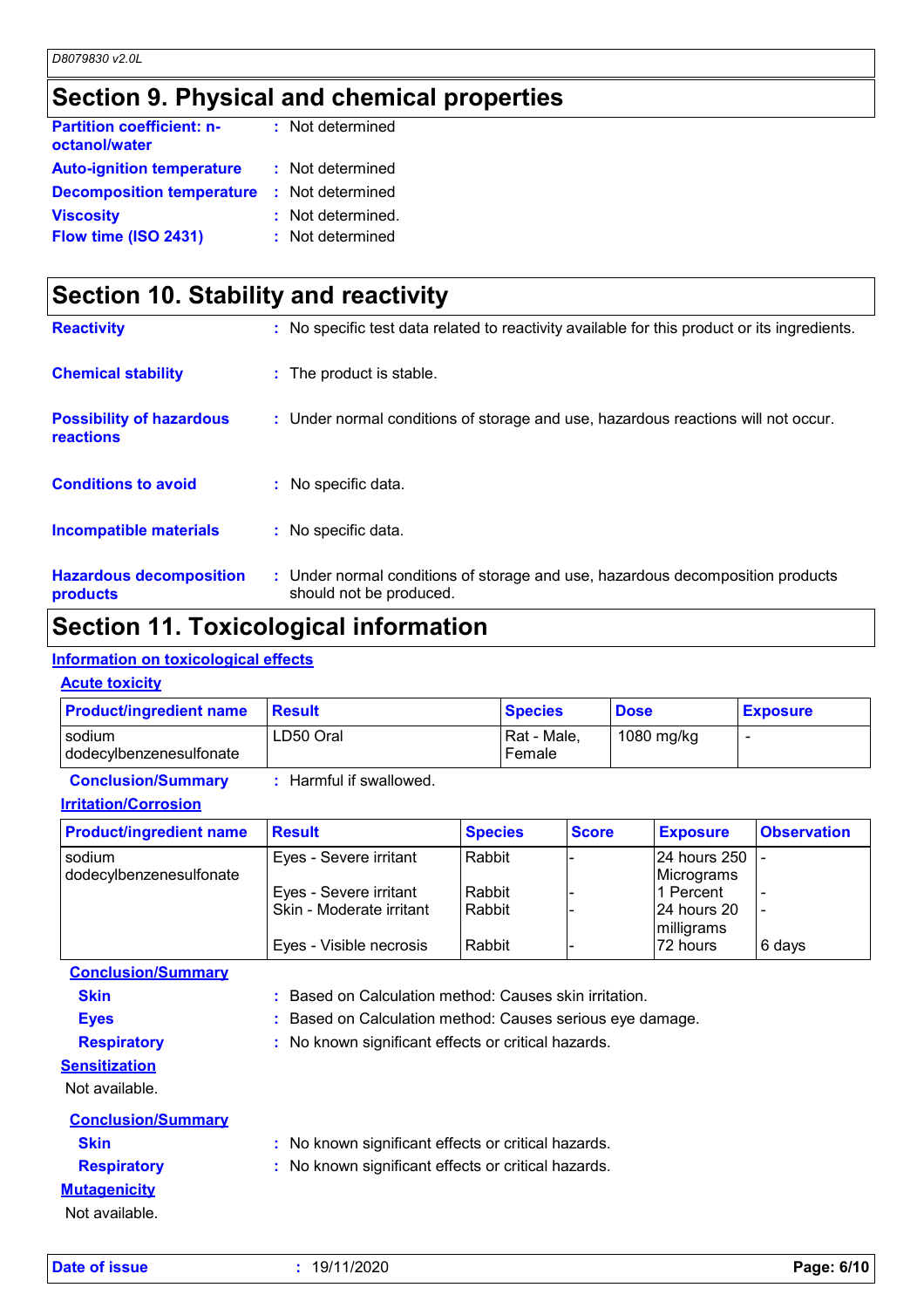# **Section 11. Toxicological information**

| <b>Conclusion/Summary</b><br><b>Carcinogenicity</b><br>Not available.                           | : No known significant effects or critical hazards.                                                    |            |
|-------------------------------------------------------------------------------------------------|--------------------------------------------------------------------------------------------------------|------------|
| <b>Conclusion/Summary</b><br><b>Reproductive toxicity</b><br>Not available.                     | : No known significant effects or critical hazards.                                                    |            |
| <b>Conclusion/Summary</b><br><b>Teratogenicity</b><br>Not available.                            | : No known significant effects or critical hazards.                                                    |            |
| <b>Conclusion/Summary</b><br>Specific target organ toxicity (single exposure)<br>Not available. | : No known significant effects or critical hazards.                                                    |            |
| <b>Specific target organ toxicity (repeated exposure)</b><br>Not available.                     |                                                                                                        |            |
| <b>Aspiration hazard</b><br>Not available.                                                      |                                                                                                        |            |
| <b>Information on the likely</b><br>routes of exposure                                          | : Not available.                                                                                       |            |
| <b>Potential acute health effects</b>                                                           |                                                                                                        |            |
| <b>Eye contact</b>                                                                              | : Causes serious eye damage.                                                                           |            |
| <b>Inhalation</b>                                                                               | : No known significant effects or critical hazards.<br>: Causes skin irritation.                       |            |
| <b>Skin contact</b>                                                                             | : Harmful if swallowed.                                                                                |            |
| <b>Ingestion</b>                                                                                |                                                                                                        |            |
|                                                                                                 | <b>Symptoms related to the physical, chemical and toxicological characteristics</b>                    |            |
| <b>Eye contact</b>                                                                              | : Adverse symptoms may include the following:                                                          |            |
|                                                                                                 | pain<br>watering<br>redness                                                                            |            |
| <b>Inhalation</b>                                                                               | No specific data.                                                                                      |            |
| <b>Skin contact</b>                                                                             | : Adverse symptoms may include the following:<br>pain or irritation<br>redness<br>blistering may occur |            |
| <b>Ingestion</b>                                                                                | : Adverse symptoms may include the following:<br>stomach pains                                         |            |
|                                                                                                 | Delayed and immediate effects and also chronic effects from short and long term exposure               |            |
| <b>Short term exposure</b>                                                                      |                                                                                                        |            |
| <b>Potential immediate</b><br>effects                                                           | : Not available.                                                                                       |            |
| <b>Potential delayed effects</b>                                                                | : Not available.                                                                                       |            |
| <b>Long term exposure</b>                                                                       |                                                                                                        |            |
| <b>Potential immediate</b><br>effects                                                           | : Not available.                                                                                       |            |
| <b>Potential delayed effects</b>                                                                | : Not available.                                                                                       |            |
| <b>Potential chronic health effects</b><br>Not available.                                       |                                                                                                        |            |
| <b>Date of issue</b>                                                                            | : 19/11/2020                                                                                           | Page: 7/10 |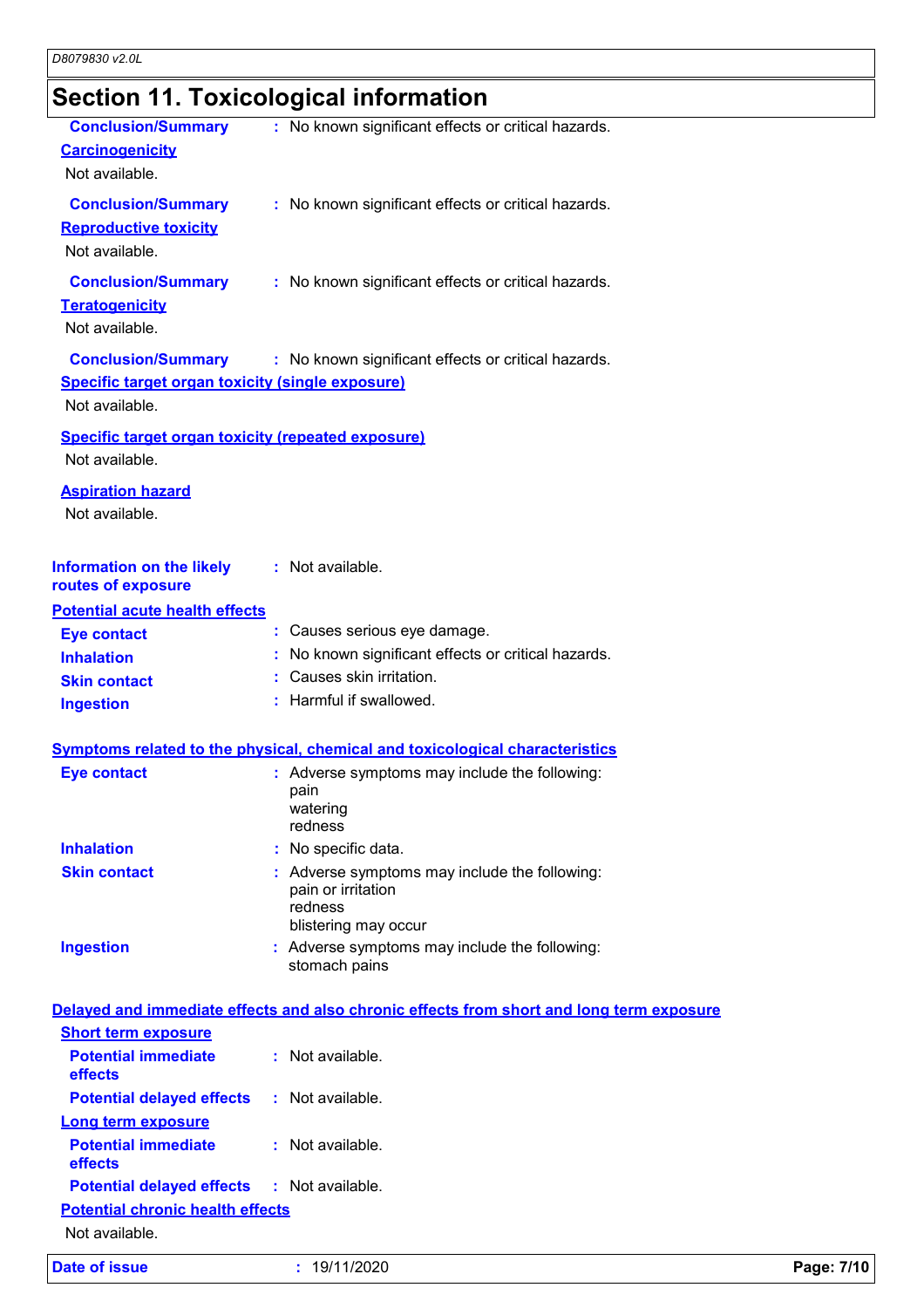### **Section 11. Toxicological information**

| <b>Conclusion/Summary</b>    | : Based on available data, the classification criteria are not met. |
|------------------------------|---------------------------------------------------------------------|
| <b>General</b>               | : No known significant effects or critical hazards.                 |
| <b>Carcinogenicity</b>       | : No known significant effects or critical hazards.                 |
| <b>Mutagenicity</b>          | : No known significant effects or critical hazards.                 |
| <b>Teratogenicity</b>        | : No known significant effects or critical hazards.                 |
| <b>Developmental effects</b> | : No known significant effects or critical hazards.                 |
| <b>Fertility effects</b>     | : No known significant effects or critical hazards.                 |

#### **Numerical measures of toxicity**

#### **Acute toxicity estimates**

| <b>Route</b> | <b>ATE value</b> |
|--------------|------------------|
| Oral         | 500 mg/kg        |

### **Section 12. Ecological information**

| <b>Product/ingredient name</b>    | <b>Result</b>                     | <b>Species</b>                                                           | <b>Exposure</b> |
|-----------------------------------|-----------------------------------|--------------------------------------------------------------------------|-----------------|
| sodium<br>dodecylbenzenesulfonate | Acute EC50 29000 µg/l Fresh water | Algae - Chlorella pyrenoidosa -<br>Exponential growth phase              | 96 hours        |
|                                   | Acute EC50 7.81 mg/l Fresh water  | Crustaceans - Ceriodaphnia<br>dubia - Neonate                            | 48 hours        |
|                                   | Acute EC50 5.88 ppm Fresh water   | Daphnia - Daphnia magna                                                  | 48 hours        |
|                                   | Acute IC50 112.4 mg/l Fresh water | Algae - Pseudokirchneriella<br>subcapitata - Exponential<br>growth phase | 72 hours        |
|                                   | Acute LC50 1.18 ppm Fresh water   | Fish - Lepomis macrochirus                                               | 96 hours        |

**Conclusion/Summary :** Based on available data, the classification criteria are not met.

#### **Persistence and degradability**

Not available.

#### **Bioaccumulative potential**

| <b>Product/ingredient name</b>      | $\mathsf{LocP}_\mathsf{ow}$ | <b>BCF</b> | <b>Potential</b> |
|-------------------------------------|-----------------------------|------------|------------------|
| I sodium<br>dodecylbenzenesulfonate | .96                         |            | low              |

#### **Soil/water partition coefficient (Koc) :** Not available. **Mobility in soil**

**Other adverse effects** : No known significant effects or critical hazards.

### **Section 13. Disposal considerations**

| <b>Disposal methods</b> | : The generation of waste should be avoided or minimized wherever possible.            |
|-------------------------|----------------------------------------------------------------------------------------|
|                         | Disposal of this product, solutions and any by-products should at all times comply     |
|                         | with the requirements of environmental protection and waste disposal legislation       |
|                         | and any regional local authority requirements. Dispose of surplus and non-             |
|                         | recyclable products via a licensed waste disposal contractor. Waste should not be      |
|                         | disposed of untreated to the sewer unless fully compliant with the requirements of     |
|                         | all authorities with jurisdiction. Waste packaging should be recycled. Incineration or |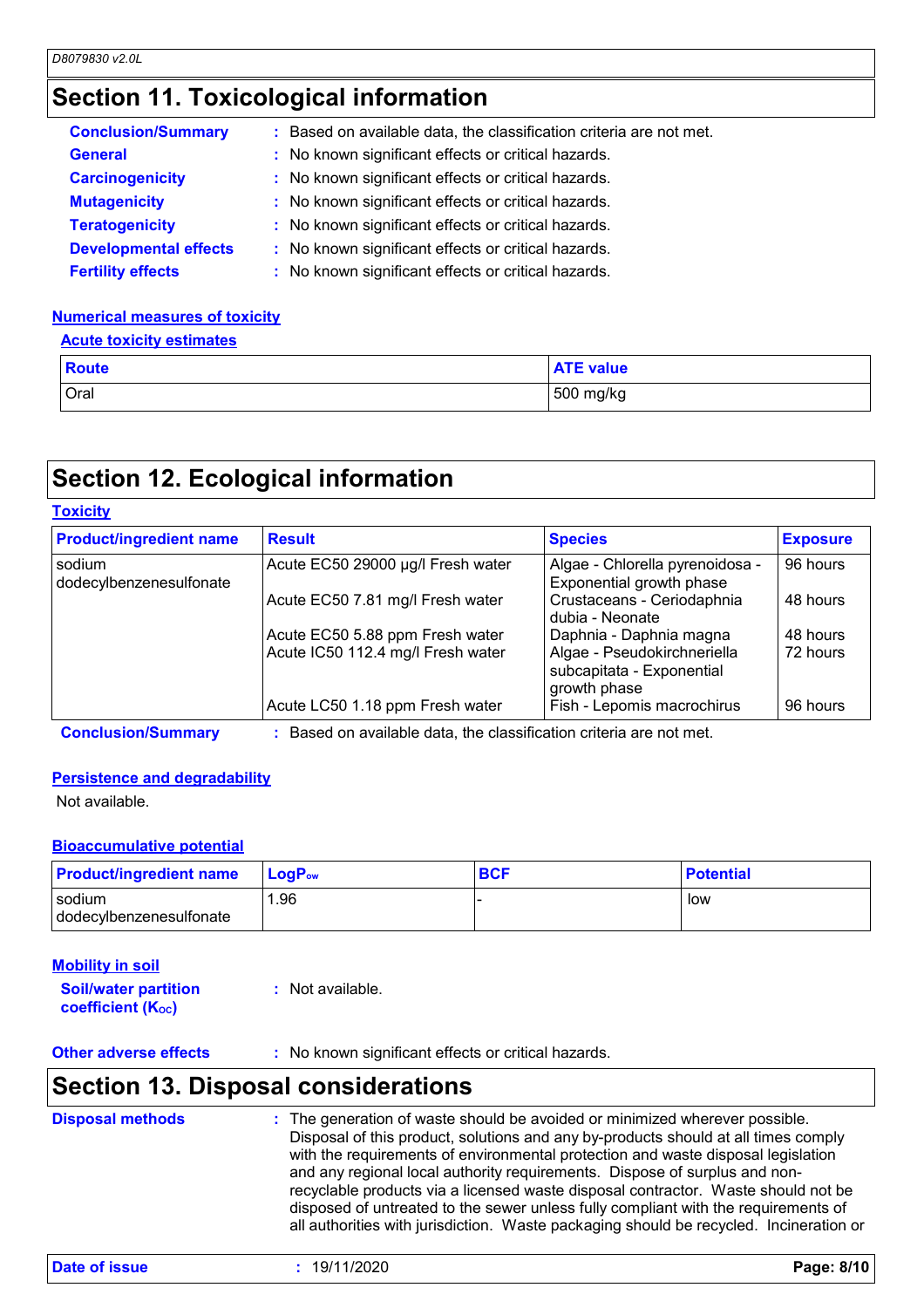### **Section 13. Disposal considerations**

landfill should only be considered when recycling is not feasible. This material and its container must be disposed of in a safe way. Care should be taken when handling emptied containers that have not been cleaned or rinsed out. Empty containers or liners may retain some product residues. Avoid dispersal of spilled material and runoff and contact with soil, waterways, drains and sewers.

### **Section 14. Transport information**

|                                      | <b>ADG</b>               | <b>ADR/RID</b> | <b>IMDG</b>    | <b>IATA</b>    |
|--------------------------------------|--------------------------|----------------|----------------|----------------|
| <b>UN number</b>                     | Not regulated.           | Not regulated. | Not regulated. | Not regulated. |
| <b>UN proper</b><br>shipping name    |                          |                |                |                |
| <b>Transport hazard</b><br>class(es) | $\overline{\phantom{a}}$ | ٠              |                |                |
| <b>Packing group</b>                 | -                        | -              |                |                |
| <b>Environmental</b><br>hazards      | No.                      | No.            | No.            | No.            |

**Special precautions for user Transport within user's premises:** always transport in closed containers that are **:** upright and secure. Ensure that persons transporting the product know what to do in the event of an accident or spillage.

**Transport in bulk according :** Not available. **to IMO instruments**

### **Section 15. Regulatory information**

**Standard for the Uniform Scheduling of Medicines and Poisons**

Schedule 5 CAUTION

```
Model Work Health and Safety Regulations - Scheduled Substances
```
Sodium dodecylbenzenesulfonate

| <b>Australia inventory (AICS)</b>                           | : All components are listed or exempted. |
|-------------------------------------------------------------|------------------------------------------|
| <b>New Zealand Inventory of</b><br><b>Chemicals (NZIoC)</b> | : All components are listed or exempted. |
| <b>HSNO Group Standard</b>                                  | : Cleaning Products (Subsidiary Hazard)  |
| <b>HSNO Approval Number</b>                                 | : HSR002530                              |
| <b>Approved Handler</b><br><b>Requirement</b>               | : No.                                    |
| <b>Tracking Requirement</b>                                 | : No.                                    |

### **Section 16. Any other relevant information**

| <b>Key to abbreviations</b> | : ADG = Australian Dangerous Goods<br>ATE = Acute Toxicity Estimate<br>BCF = Bioconcentration Factor<br>GHS = Globally Harmonized System of Classification and Labelling of Chemicals<br>IATA = International Air Transport Association<br>IBC = Intermediate Bulk Container<br><b>IMDG = International Maritime Dangerous Goods</b><br>LogPow = logarithm of the octanol/water partition coefficient<br>MARPOL = International Convention for the Prevention of Pollution From Ships,<br>1973 as modified by the Protocol of 1978. ("Marpol" = marine pollution) |
|-----------------------------|-------------------------------------------------------------------------------------------------------------------------------------------------------------------------------------------------------------------------------------------------------------------------------------------------------------------------------------------------------------------------------------------------------------------------------------------------------------------------------------------------------------------------------------------------------------------|
|                             |                                                                                                                                                                                                                                                                                                                                                                                                                                                                                                                                                                   |

| Date of issue | 19/11/2020 | Page: 9/10 |
|---------------|------------|------------|
|---------------|------------|------------|